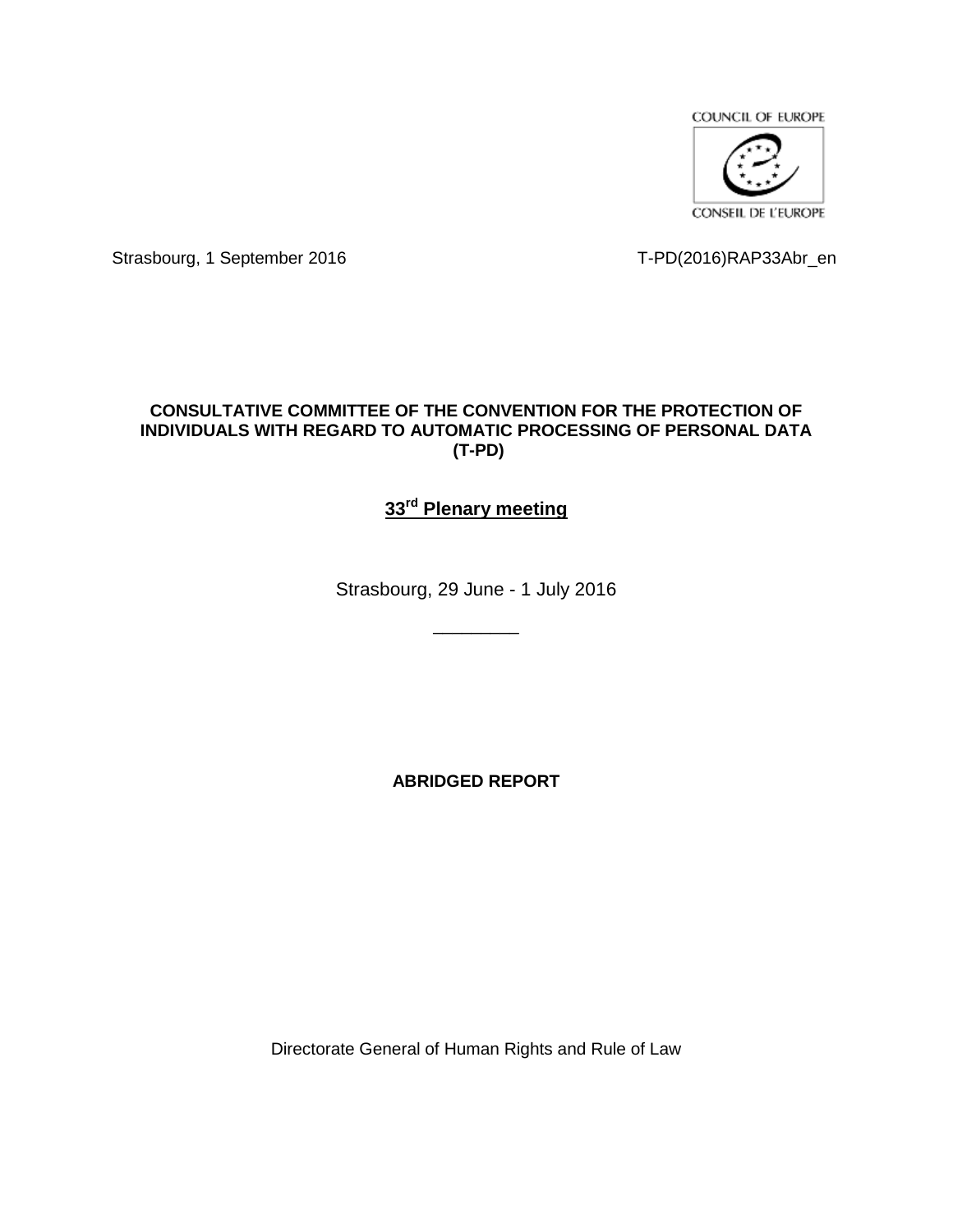The Consultative Committee (T-PD) of the Convention for the Protection of Individuals with regard to Automatic Processing of Personal Data [ETS No. 108, hereafter 'Convention 108'], established under Article 18 of Convention 108, held its 33<sup>rd</sup> plenary meeting<sup>1</sup> in Strasbourg from 29 June to 1 July 2016 with Mr Jean-Philippe Walter (Switzerland) in the Chair. The agenda as adopted by the Committee and the list of participants are set in Appendix 1 and in Appendix 2.

The Committee:

1. took note of the information provided by Mr Jan Kleijssen, Director of Information Society and Action against Crime, regarding in particular the modernisation of Convention 108, major developments that had occurred in the field of data protection and related fields since the  $32<sup>nd</sup>$  plenary meeting (1-3 July 2015) and expressed the Secretariat's gratitude to the Cypriot authorities, in particular the Office of the Commissioner for Personal Data Protection, for having seconded Ms Maria Michaelidou to the Data Protection Unit for the past four years;

2.1 regarding the **Ad hoc Committee on Data Protection (CAHDATA)** (15-16 June 2016), it welcomed the finalisation of the work of modernisation of the Convention 108 by the CAHDATA and recalled the importance, five years after the initiation of the related work, of delivering without further delay the modernisation of the Convention, enabling its prompt entry into force. The Committee decided to reaffirm to the Committee of Ministers its full support for the modernisation of the Convention and its continued readiness to contribute to this important objective, whichever legal form such a modernisation will take;

2.2 took note of the presentation given by the expert, Ms Claire Gayrel, on the draft questionnaire on the **evaluation and monitoring mechanism** relating to the modernisation of Convention 108 and held an exchange of views with the expert;

2.3 took note of the information presented by the expert, Mr Dariusz Kloza, on the issue of **cooperation**  between Data Protection Authorities within the framework of the 'Global Cross Border Enforcement Cooperation Arrangement' adopted at the 36th International Conference of Data Protection and Privacy Commissioners with regard to Convention 108 and took note of the fact that a reply would be sent by the Chair to the International Conference addressing the relevant provisions of Convention 108 and their articulation with the Arrangement;

2.4 took note of the **state of signatures** and ratifications of and accessions to Convention 108 and its Additional Protocol; in particular the recent ratification of Convention 108 by Turkey, accession by Mauritius and the pending request by Cape Verde;

2.5 examined the draft recommendation on the protection of **health data**, held an exchange of views with the expert, Ms Jeanne Bossi Malafosse, and agreed that the draft would be revised in light of the comments received and discussions, before being submitted to the Plenary for another reading;

2.6 examined the draft practical guide on the use of personal data by the **police**, held an exchange of views with the experts, Mr David Allen and Ms Evelien van Beek, and instructed its Bureau to ensure the necessary follow-up with a view to resuming examination of a revised draft at a forthcoming Bureau meeting;

l

 $1$  77 participants in all, 41 men and 36 women.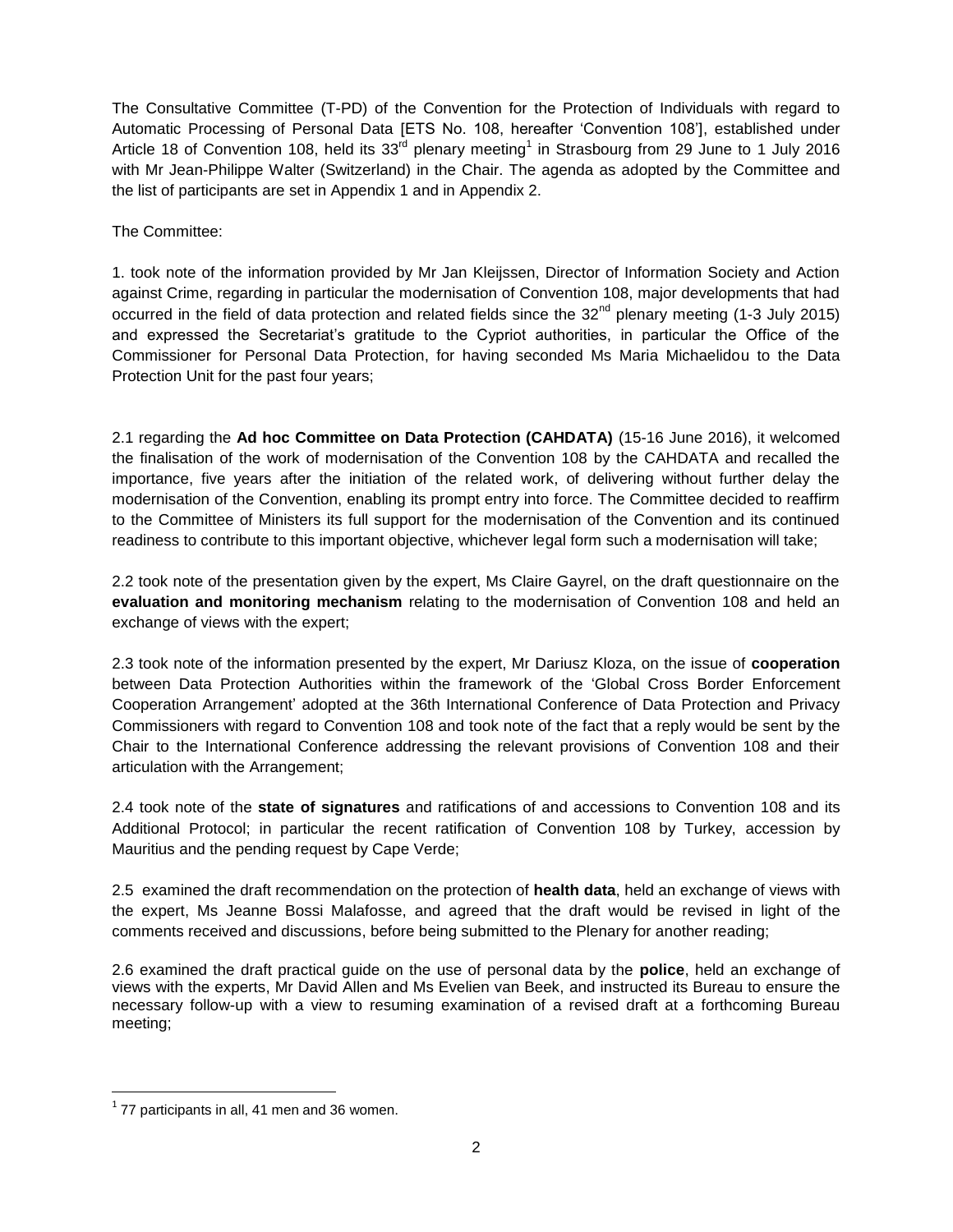2.7 examined the draft guidelines on 'the protection of individuals with regard to the processing of personal data in a world of **big data**', held an exchange of views with the expert, Mr Alessandro Mantelero, and instructed its Bureau to ensure the necessary follow-up with a view to resuming examination of a revised draft at a forthcoming Bureau meeting, aiming at a subsequent adoption of the Guidelines by written procedure;

2.8 took note of the information provided by Mr Filippo Noseda on the **automatic exchange of personal data** in tax matters and the data protection implications of the applicable standards, instructing its Bureau to propose possible follow-up actions in the field, with due regard for the work carried out by the Article 29 Working Party in this field;

2.9 examined the draft Guiding Principles on the **Protection of Privacy in the Media Coverage,** held an exchange of views with the expert, Mr Bertil Cottier, and instructed its Bureau to ensure the necessary follow-up with a view to resuming examination of a revised draft at a forthcoming Bureau meeting, with consultation of the Steering Committee on Media and Information Society (CDMSI);

2.10 examined the draft **opinion on passenger name records** (PNR), held an exchange of views with the expert, Ms Marie Georges, and agreed that the revised version would be circulated for rapid comments before being finalised and submitted to delegations for adoption by written procedure before the end of July;

2.11 took note of the information on **co-operation with other Council of Europe bodies** and in particular, the work of the CDMSI and its Committee of Experts on Internet Intermediaries (MSI-NET), of the Committee of the Cybercrime Convention (TC-Y) and its 'Cloud evidence group', of the "Action plan on combating transnational organised crime" adopted by the European Committee on Crime Problems (CDPC), the work of the Parliamentary Assembly and the one of the Bioethics Committee (DH-BIO);

2.12 took note of the **major developments at national** (information compiled in a special document) **and international level** in the data protection field since its last Plenary meeting, such as the International conference on the promotion of Convention 108 which was organised on 17 June by the Council of Europe or the 18<sup>th</sup> Conference of the Central and Eastern European Data Protection Authorities (CEEDPA), as presented by the delegation of Bosnia Herzegovina;

2.13 took note of the report by the **Council of Europe Data Protection Commissioner** on the activities carried out since the last Plenary and invited the Secretariat General to finalise without delay the draft Regulation regarding data processing carried out by the Council of Europe and forward it for comments prior to adoption to ensure its consistency with Convention 108;

2.14 welcomed the admission of Mexico and Indonesia as **observers** to the Committee and decided to review the status attributed to the Hague Conference, the International Labour Office and European Privacy Association (EPA);

2.15 held the **elections** of the Bureau as follows: Ms Alessandra Pierucci (Italy) as Chair, Mr Jean-Philippe Walter (Switzerland) as first Vice-Chair, Mr Gérard Lommel (Luxembourg) as second Vice-Chair, Mr João Pedro Cabral (Portugal), Ms Tamar Kaldani (Georgia), Mr Péter Kimpiàn (Hungary), Ms Agnès Maitrepierre (France) and Ms Nevena Ružić (Serbia);

2.16 confirmed that the 39<sup>th</sup> meeting of the Bureau would be held in Paris from 5 to 7 October 2016 and the  $40<sup>th</sup>$  meeting in Strasbourg from 30 November to 2 December 2016.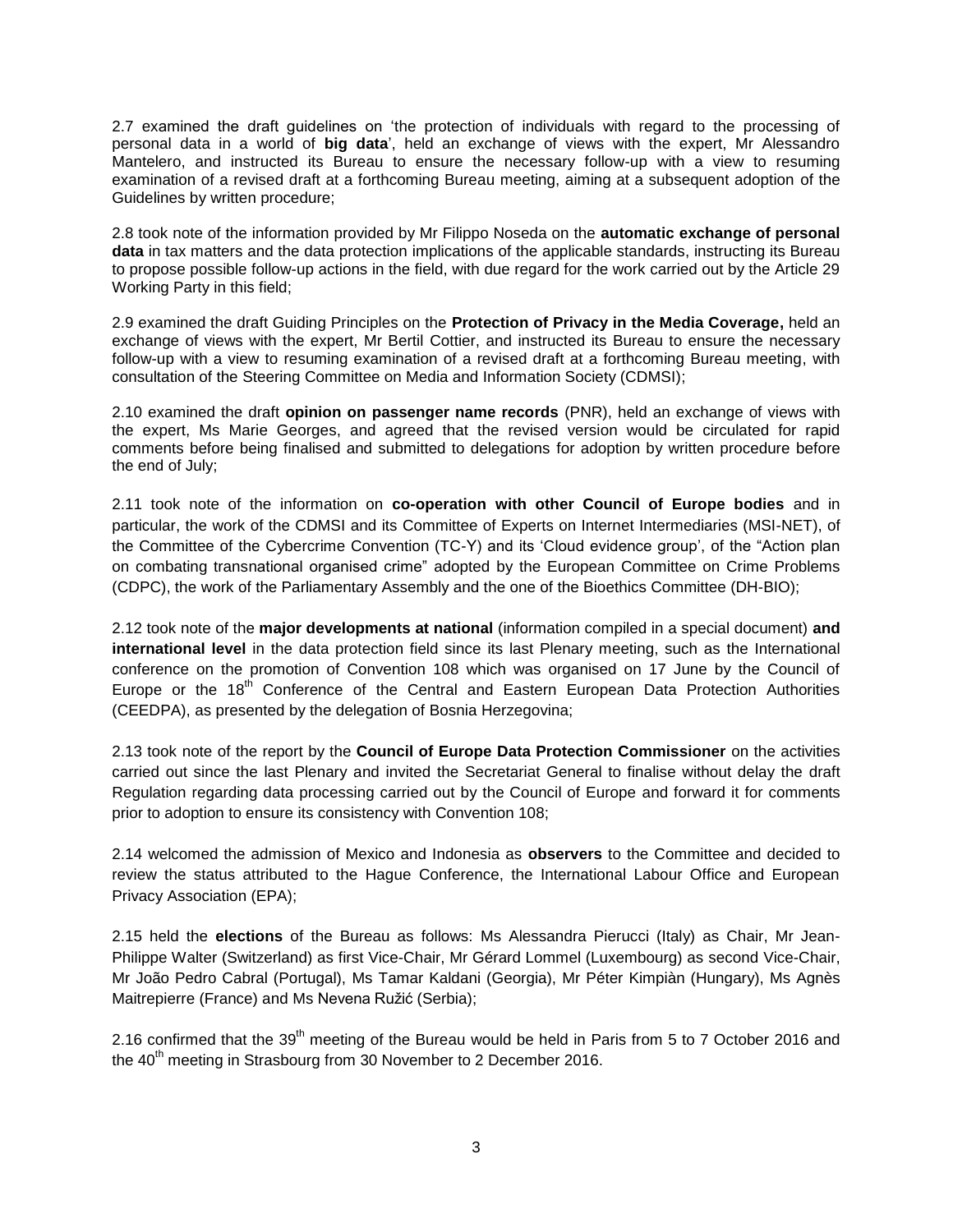# **APPENDIX I.**

T-PD33(2016)OJ\_en

# **CONSULTATIVE COMMITTEE OF THE CONVENTION FOR THE PROTECTION OF INDIVIDUALS WITH REGARD TO AUTOMATIC PROCESSING OF PERSONAL DATA [ETS 108] (T-PD)**

33<sup>rd</sup> Plenary meeting

Council of Europe, Strasbourg (Room 7, Palais)

# **From 29 June 2016 – 9.30 am. to 1 July 2016 – 5.00 pm.**

# **AGENDA**

### **1. OPENING OF THE MEETING**

- T-PD-BUR(2016)RAP38Abr Abridged report of the  $38<sup>th</sup>$  meeting of the T-PD Bureau (22-24 March 2016)
- T-PD-BUR(2015)RAP37Abr Abridged report of the  $37<sup>th</sup>$  meeting of the T-PD Bureau (9-11 December 2015)
- T-PD-BUR(2015)RAP36Abr Abridged report of the 36<sup>th</sup> meeting of the T-PD Bureau (6-8 October 2015)
- T-PD(2015)RAP32Abr Abridged report of the 32<sup>nd</sup> T-PD Plenary meeting (1-3 July 2015)
- T-PD(2016)WPRev Work programme of the T-PD 2016-2017
- T-PD(2014)Rules T-PD's rules of procedure

# **2. ADOPTION OF THE AGENDA**

#### **3. STATEMENT BY THE SECRETARIAT**

Jan Kleijssen, Director, Directorate of Information Society and Action against Crime

#### **4. MODERNISATION OF CONVENTION 108**

Experts: Ms. Cécile de Terwangne, Professor Law Faculty, Namur University (FUNDP), CRIDS Research Director, Namur, Belgium.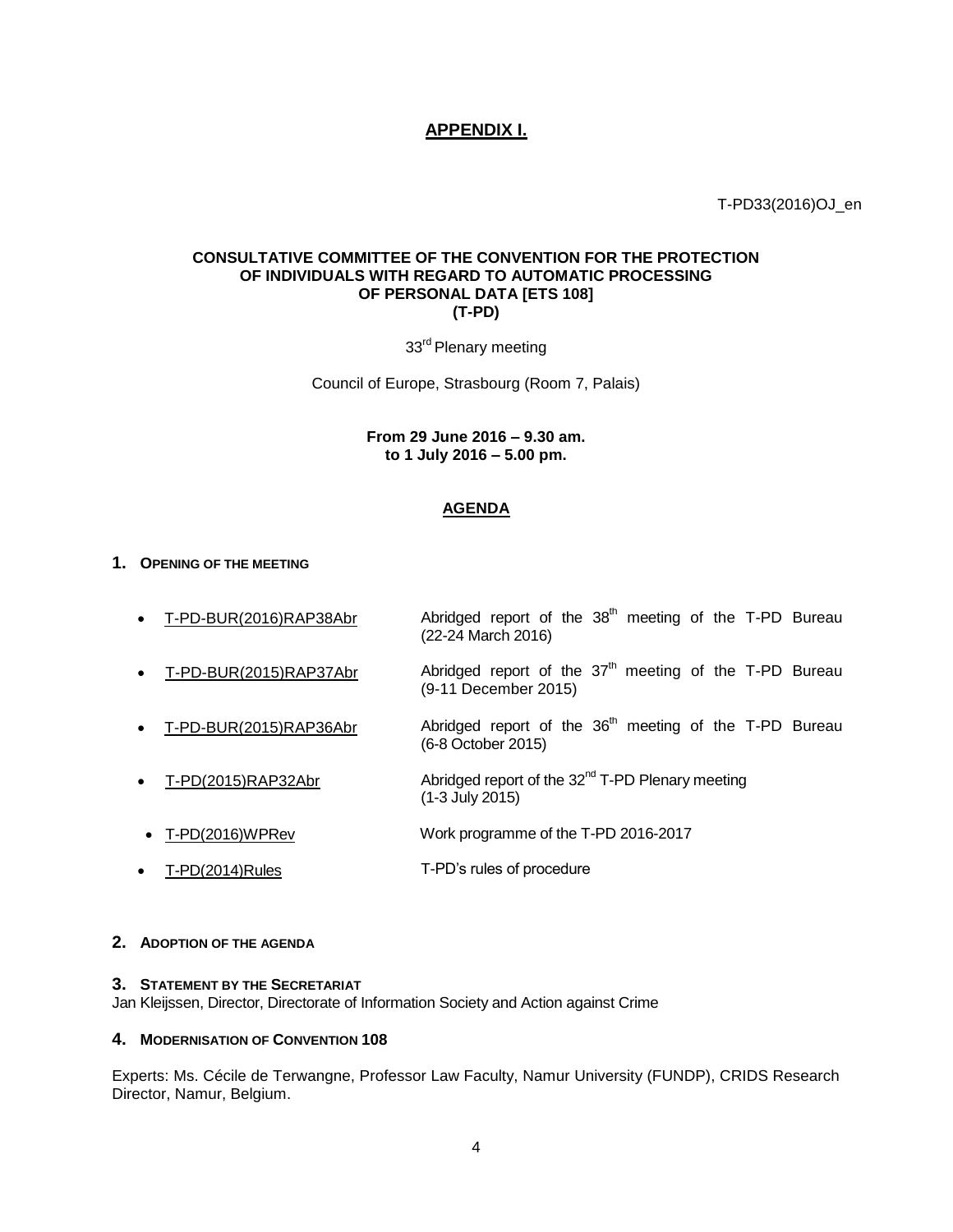Ms. Claire Gayrel, researcher at CRIDS, FUNDP, Belgium

*a. Required action: The Committee will take note of the outcomes of the work of the CAHDATA (draft amending Protocol to Convention 108 and draft explanatory report to the modernised version of the Convention), will take note of the information provided by the expert and will examine the draft questionnaire on the evaluation and follow-up mechanism.*

| $\bullet$ | CAHDATA meeting          | Strasbourg, 15 - 16 June 2016                                     |  |  |  |  |
|-----------|--------------------------|-------------------------------------------------------------------|--|--|--|--|
| $\bullet$ | CAHDATA(2016)RAPAbr      | Abridged report of the CAHDATA meeting<br>(15-16 June 2016)       |  |  |  |  |
| $\bullet$ | Draft explanatory report | Draft explanatory report of the modernised Convention 108         |  |  |  |  |
| $\bullet$ | T-PD(2016)01             | Draft questionnaire on the evaluation and follow-up<br>mechanism  |  |  |  |  |
| $\bullet$ | T-PD-BUR(2013)02Rev5     | Information elements on the evaluation and follow-up<br>mechanism |  |  |  |  |

Expert: Mr Dariusz Kloza, Doctoral researcher at the Research Group on Law Science Technology and Society (LSTS), Vrije Universiteit, Brussels, Belgium and at Peace Research Institute Oslo (PRIO).

- *b. Required action: The Committee will take note of the information provided by the expert relating to the cooperation between DPAs and will decide on the follow-up to give to, in view of the 38th International Conference of Data Protection and Privacy Commissioners.*
- T-PD-BUR(2016)04 Report of the expert

# **5. STATE OF PLAY – ACCESSION**

*Required action: The Committee will take note of the information provided by the Secretariat.*

- Convention 108: chart of signatures and ratifications
- Additional Protocol: chart of signatures and ratifications

# **6. BIG DATA**

Expert: Mr Alessandro Mantelero, Tenured Aggregate Professor at Politecnico di Torino, Italy

*Required action: The Committee will take note of the information provided by the expert and will examine the revised version of the draft Guidelines on the protection of individuals with regard to the processing of personal data in a world of Big Data with a view to their adoption.*

- T-PD-BUR(2015)12Rev Draft Guidelines on the protection of individuals with regard to the processing of personal data in a world of Big Data
- T-PD(2016)06Mos Compilation of comments received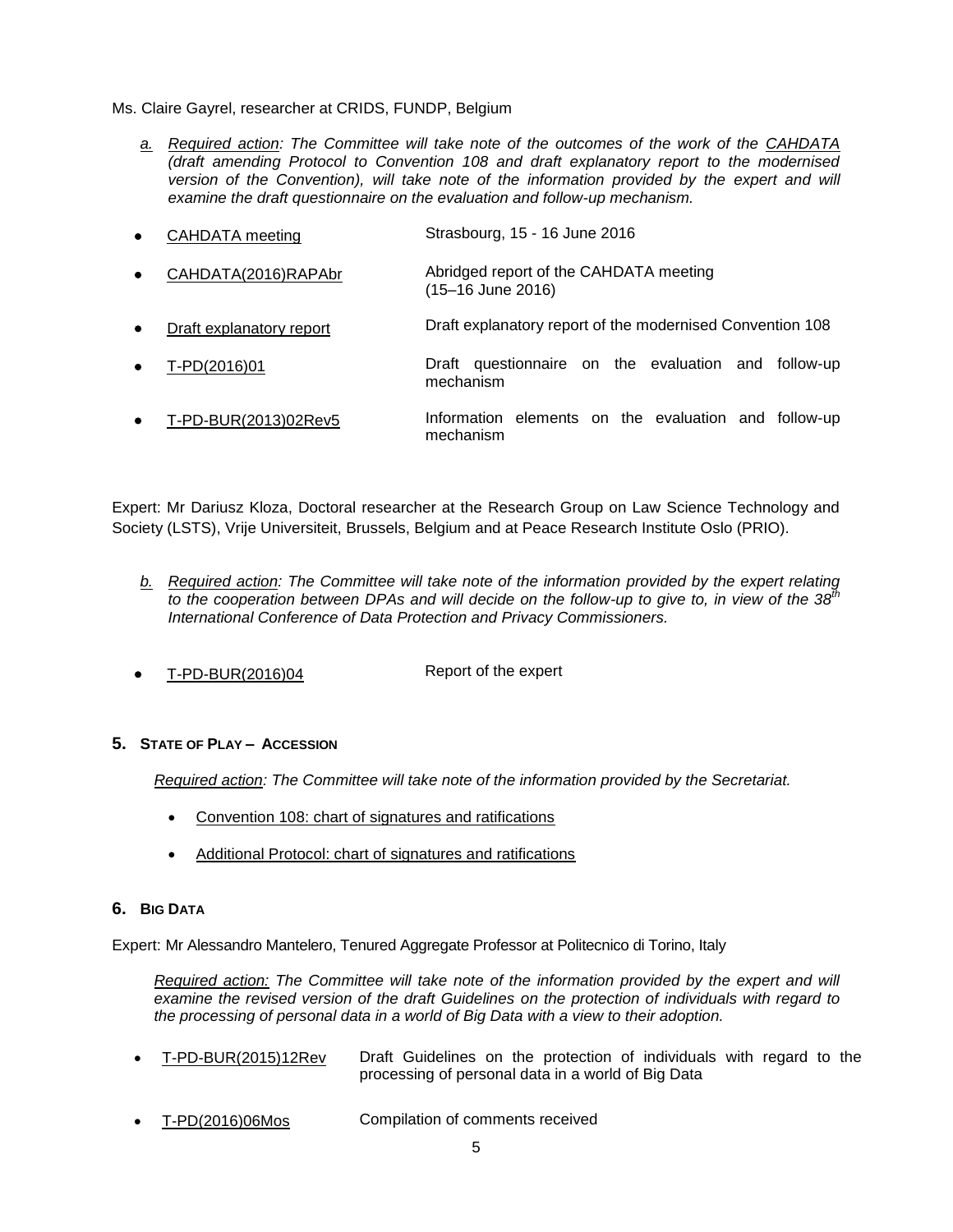- T-PD(2016)06MosADD Addendum to Compilation of comments received
- T-PD-BUR(2015)09Rev Report: "Of Data and Men" Fundamental rights and freedoms in a world of massive data (Report by Antoinette Rouvroy)

# **7. PROTECTION OF MEDICAL DATA**

Expert: Ms. Jeanne Bossi Malafosse, Counsel, DLA Piper France LLP, Paris, France.

*Required action: The Committee will take note of the information provided by the expert and will examine the revised version of the draft Recommendation, with a view to its approval and transmission to the Steering Committee on Media and Information Society (CDMSI) .*

- T-PD(2016)04Rev Draft Recommendation on the protection of health data Draft Explanatory memorandum Draft Explanatory memorandum of the recommendation on the protection of health data *(French version only)* T-PD(2016)07Mos Compilation of comments received [T-PD\(2016\)07MosADD](file:///C:/Users/simond/AppData/Local/Microsoft/Windows/Temporary%20Internet%20Files/Content.Outlook/0RBGF2RU/T-PD(2016)07MosADD_Addendum%20Compilation%20of%20comments%20HEALTH%20data%20recom.pdf) Addendum to compilation of comments received T-PD(2015)07 Presentation report on the possible update of the Recommendation n° R (97) 5 on the protection of medical data by Ms. Jeanne Bossi Malafosse
- Recommendation  $N^{\circ}$  (97) 5 on the protection of medical data

# **8. DATA PROTECTION AND POLICE**

Experts: Ms. Evelien van Beek, Senior advisor, Data Protection Authority, the Netherlands.

Mr David Allen, Head of the International Crime Bureau, Intelligence & Operations Directorate National Crime Agency, United Kingdom.

*Required action: The Committee will take note of the information provided by the experts and will examine the revised version of the draft practical guide with a view to its adoption.*

| $\bullet$ T-PD(2016)02rev              | Draft practical guide on the use of personal data in the police sector                                    |
|----------------------------------------|-----------------------------------------------------------------------------------------------------------|
| • T-PD(2016)08Mos                      | Compilation of comments received                                                                          |
| $\bullet$ T-PD(2016)08MosADD           | Addendum to Compilation of comments received                                                              |
| • $T-PD(2013)11$                       | Recommendation No. R (87) 15 - "Twenty-five years down the line<br>- Final report" by Joseph A. Cannataci |
| • Recommandation $N^{\circ}$ R (87) 15 | Recommendation No. R(87) 15 regulating the use of personal<br>data in the police sector                   |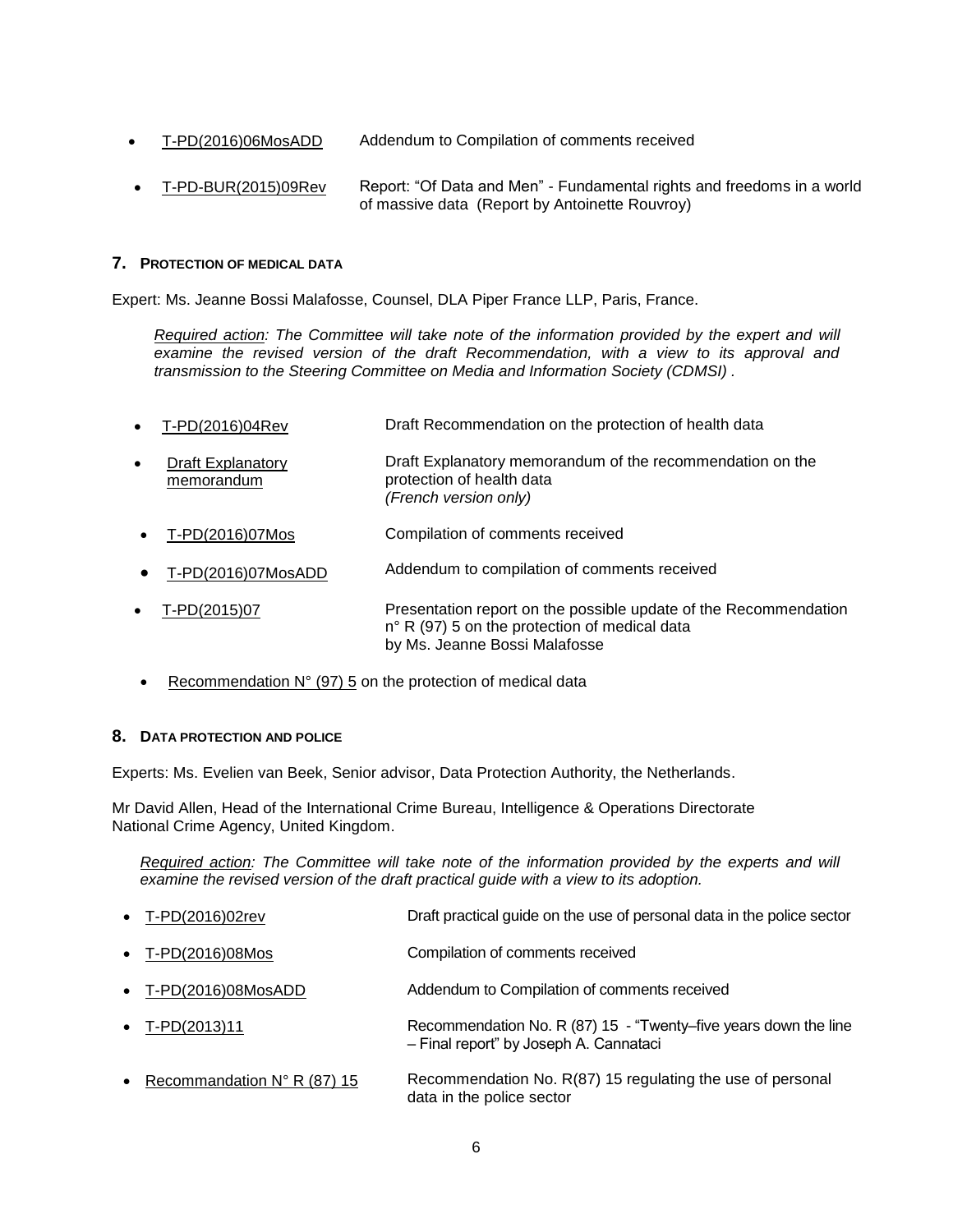# **9. AUTOMATIC EXCHANGE OF PERSONAL DATA**

Expert: Mr Filippo Noseda, Solicitor – Partner – Head of Department - Withers LLP

*Required action: The Committee will take note of the information provided by the expert.*

| • Article 29 WP Guidelines |                               |          |  |  |      |     | Guidelines on the criteria to ensure compliance with data        |  |          |
|----------------------------|-------------------------------|----------|--|--|------|-----|------------------------------------------------------------------|--|----------|
|                            |                               |          |  |  |      |     | protection requirements in the context of the automatic exchange |  |          |
|                            | of l                          | personal |  |  | data | tor | tax                                                              |  | purposes |
|                            | (adopted on 16 December 2015) |          |  |  |      |     |                                                                  |  |          |

- T-PD(2014)05 Opinion on the implications for data protection of mechanisms for automatic inter-state exchanges of data for administrative and tax purposes
- T-PD-BUR(2014)01 Report on the implications for data protection of the growing use of mechanisms for automatic inter-state exchanges of personal data for administrative and tax purposes, as well as in connection with money laundering, financing of terrorism and corruption
- CRS and the right to Privacy Data Protection Automatic exchange of Personal data in tax matters by Filippo Noseda

# **10. DATA PROTECTION AND MEDIA COVERAGE**

Expert: Mr Bertil Cottier, tenured professor (communication law) and former Dean of the Faculty of Communication Sciences at the University of Lugano, Associate Professor at the Law Faculty of the University of Lausanne (Internet Governance) and visiting Professor at the Academy of Journalism (University of Neuchâtel).

*Required action: The Committee will take note of the information provided by the expert and will examine the draft text with a view to its adoption.*

- T-PD(2016)09 Draft Guiding Principles on the Protection of Privacy in the Media Coverage T-PD(2016)13Mos Compilation of comments received - Draft Guiding Principles on the Protection of Privacy in the Media Coverage
- T-PD(2016)13MosADD Addendum to Compilation of comments received

# **11. COOPERATION WITH OTHER COUNCIL OF EUROPE BODIES**

*Required action: The Committee will take note of the information provided by the Secretariat.*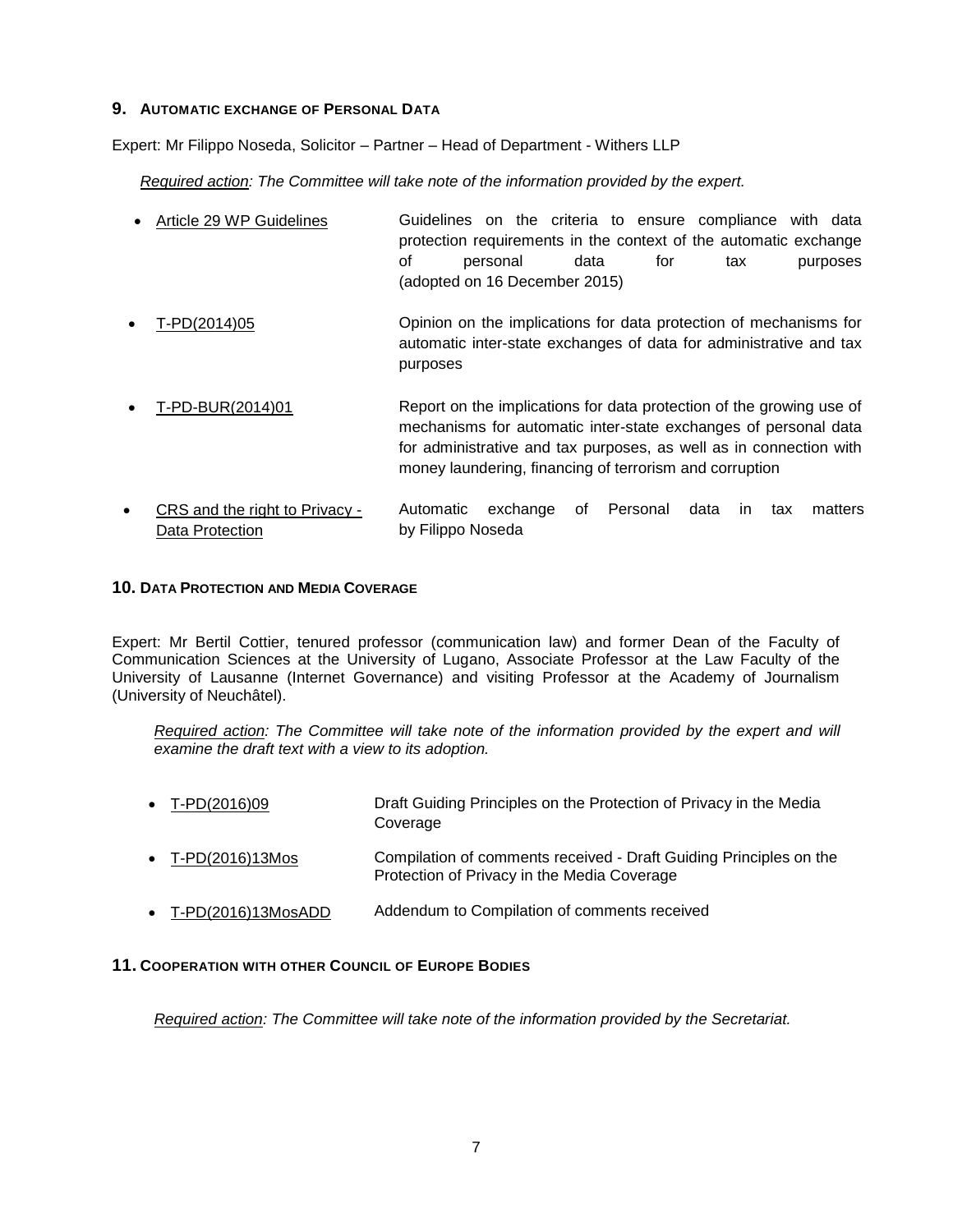- **Steering Committee on Media and Information Society** (CDMSI)
	- o MSI-NET
- **Cybercrime Committee** (T-CY)
	- o Hearing with the data protection community (23 May 2016)

# **CODEXTER**

- o Draft recommendation on Special Investigation Techniques
- **Bioethics Committee** (DH-BIO)
- **European Committee on Crime Problems** (CDPC)
	- o Council of Europe action plan on combating transnational organised crime (2016-2020)
- **Parliamentary Assembly of the Council of Europe**
	- Technological convergence, artificial intelligence and human rights
- **Human Rights Commissioner**

# **12. OVERVIEW OF ACTIVITIES AND MAJOR DEVELOPMENTS IN THE FIELD OF DATA PROTECTION**

*Required action: The Committee will take note of the information provided by the Secretariat.*

European Conference of Data Protection Authorities, Budapest, 25-26 May 2016

| $\bullet$ T-PD(2016)10Mos | Information on the recent developments         |  |  |  |  |
|---------------------------|------------------------------------------------|--|--|--|--|
|                           | at national level in the data protection field |  |  |  |  |

- T-PD(2016)11Mos Compilation of experts' reports
- International Conference **"Convention 108: from a European reality to a global treaty"**, Strasbourg, 17 June 2016

# **13. OPINION**

Expert: Marie Georges, independent expert

*Required action: The Committee will take note of the information provided by the expert and will examine the revised version of the draft Opinion on Passengers Name Record (PNR) with a view to its adoption.*

- T-PD-BUR(2015)11rev2 Draft opinion on Passengers Name Record (PNR)
- T-PD(2016)12Mos Compilation of comments received
- T-PD(2016)12MosADD Addendum to Compilation of comments received
- T-PD(2015)11 Passenger Name Records, data mining & data protection: the need for strong safeguards - Draft Council of Europe's report by Mr Douwe Korff and Ms. Marie Georges T-PD(2016)17 Compilation of opinions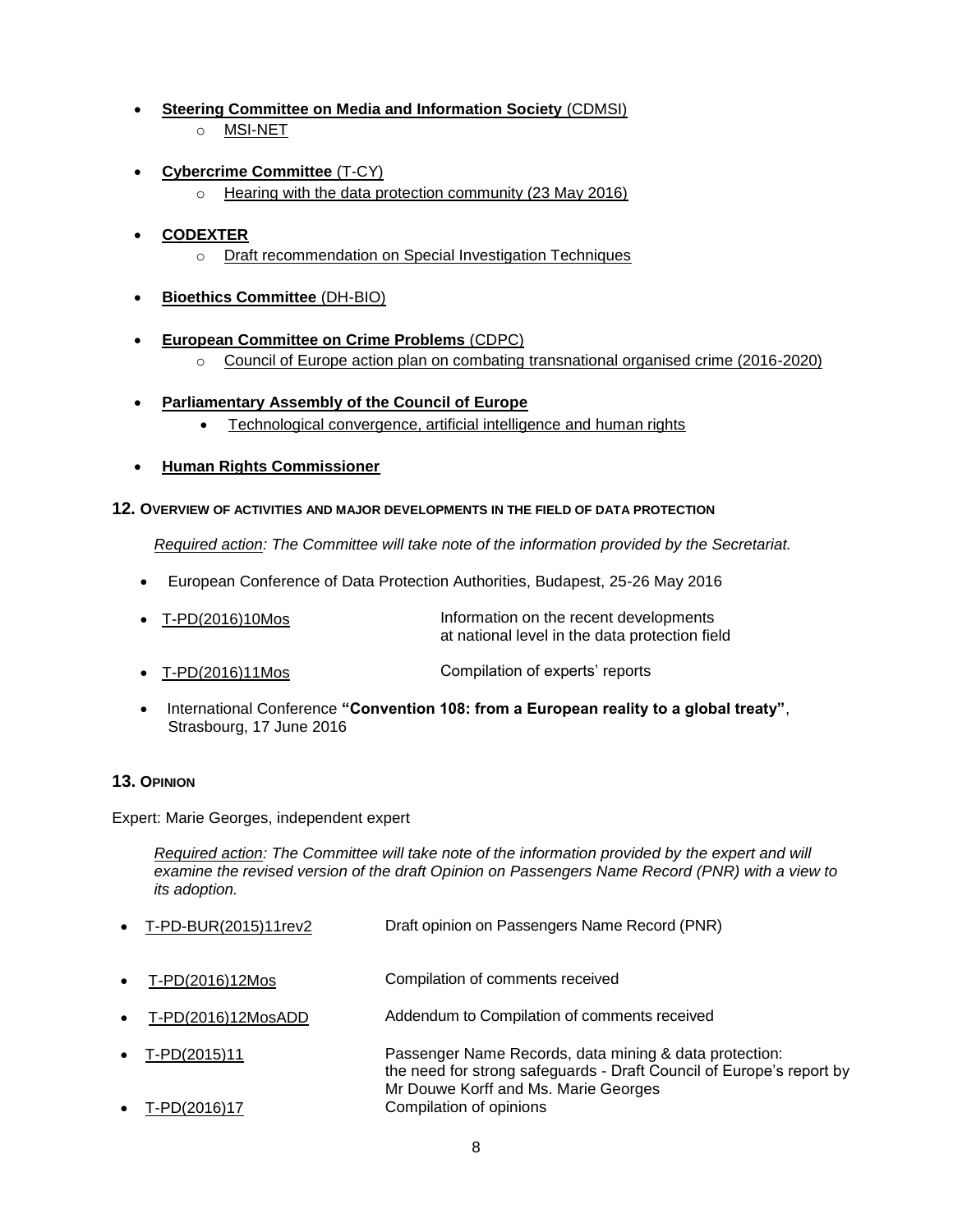### **14. COOPERATION PROJECTS**

*Required action: The Committee will take note of the information provided by the Secretariat.*

| $\bullet$ HELP in the 28 | Data Protection and privacy rights                                                              |  |  |
|--------------------------|-------------------------------------------------------------------------------------------------|--|--|
|                          | Presentation by Eva Pastrana "HELP in the 28" Programme<br>Coordinator in the Council of Europe |  |  |
| • $T-PD(2016)14$         | CoE cooperation projects in the data protection field<br>Information Document                   |  |  |

# **15. DATA PROTECTION COMMISSIONER**

*Required action: The Committee will take note of the information provided by the Council of Europe Data Protection Commissioner.*

- *Activity report*
- *Secretary General's Regulation*

# **16. OBSERVERS**

*Required action: The Committee will take note of the information provided by the observers, will*  take note of the document relating to the participation of the observers and will decide on the *follow-up.* 

T-PD(2016)05 Observers - State of play and admission criteria

# **17. DATA PROTECTION DAY**

*Required action: The Committee will take note of the information provided by the Secretariat.*

DPD(2016)compilation\_mos Compilation of Data Protection Day forms 2016

# **18. ELECTIONS**

*Required action: The Committee will proceed to the elections.* 

• T-PD(2016)16 Memorandum concerning elections

# **19. NEXT MEETINGS**

*Required action: The Committee will take note of the proposed dates for the next meetings.*

# **20. ANY OTHER BUSINESS**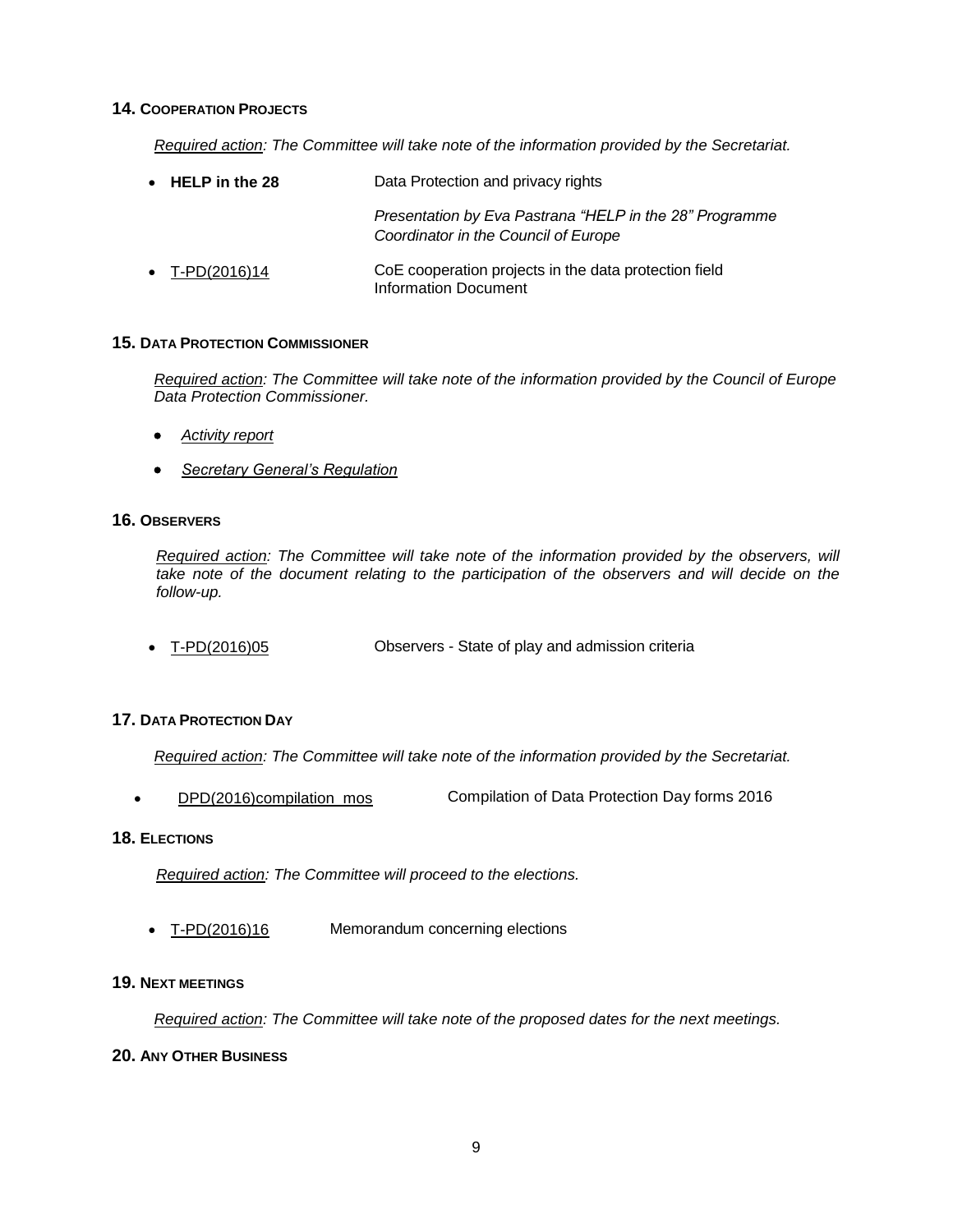# **APPENDIX II.**

COUNCIL OF EUROPE



Strasbourg, 29 June / juin 2016 The Contract of the Contract of the T-PD(2016)LP

# **CONSULTATIVE COMMITTEE OF THE CONVENTION FOR THE PROTECTION OF INDIVIDUALS WITH REGARD TO AUTOMATIC PROCESSING OF PERSONAL DATA [ETS 108]**

**COMITE CONSULTATIF DE LA CONVENTION POUR LA PROTECTION DES PERSONNES A L'EGARD DU TRAITEMENT AUTOMATISE DES DONNEES A CARACTERE PERSONNEL [STE 108] (T-PD)**

**33rd meeting / 33ème réunion**

Strasbourg, 29 June / juin – 1 July / juillet 2016 Palais de l'Europe, Room / salle 7.

# **LIST OF PARTICIPANTS / LISTE DES PARTICIPANTS**

# **MEMBERS OF THE T-PD / MEMBRES DU T-PD**

# **ALBANIA / ALBANIE**

Redi Londo, Inspector, Information and Data Protection Commissioner (IDP), Data Protection Department, Rr. Kavajës, Nd. 80, H. 1, Kati 5, 1023, Tirana

Segi Berberi - Specialist, Information and Data Protection Commissioner (IDP), Department of Communication and Foreign Relations, Rr. Kavajës, Nd. 80, H. 1, Kati 5, 1023, Tirana

# **ANDORRA / ANDORRE** (apologised / excusé)

# **ARMENIA / ARMENIE**

Alen Mkrtchyan, Leading Specialist of the Department of International Legal Assistance and External Affairs of the staff of the Ministry of Justice, 3/8 V. Sargsyan street, 0010, Yerevan

# **AUSTRIA / AUTRICHE**

Stefanie Pitsch, Desk officer, Data Protection Authority, Hohenstaufengasse 3, 1010 Wien

# **AZERBAIJAN / AZERBAÏDJAN**

Farid Gurbanli, Head Legal advisor of The Legal Provision Office of The State Security Service, Bakou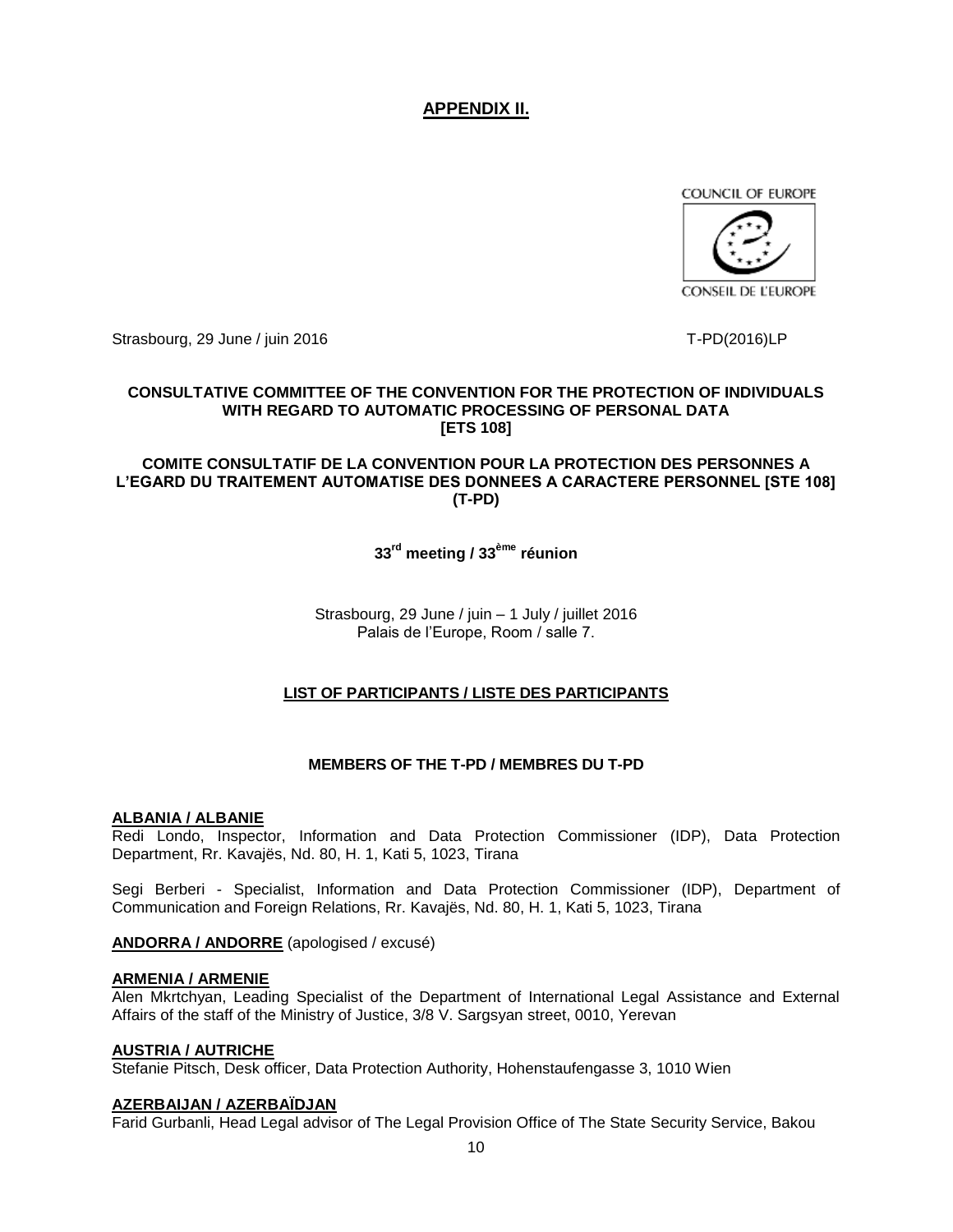# **BELGIUM / BELGIQUE**

Ketsia Malengreaux, Attachée, SPF Justice, Direction générale de la Législation et des Libertés et Droits fondamentaux, Service Protection des données, 115, bld. de Waterloo Bruxelles 1000

Valérie Verbruggen, Conseiller Juridique, Commission de la protection de la vie privée, Rue de la presse 35 1000 Bruxelles

#### **BOSNIA AND HERZEGOVINA / BOSNIE HERZEGOVINE**

Samira Čampara, Assistant Director, Department for International Cooperation and Public Relations, Personal Data Protection Agency, Sarajevo

#### **BULGARIA / BULGARIE (apologised / excusé)**

#### **CROATIA / CROATIE**

Marko Trošelj, International, EU and legal affairs department, Martićeva 14, 10 000 Zagreb

### **CYPRUS / CHYPRE (apologised / excusé)**

### **CZECH REPUBLIC / RÉPUBLIQUE TCHÈQUE**

Jiří Maštalka, Office for Personal Data Protection Pplk. Sochora 27, 170 00 Prague 7

#### **DENMARK / DANEMARK**

Nanna Østerrøgild Bødker, Head of Section, The Danish Ministry of Justice, Data Protection Division, Slotsholmsgade 10, DK-1216 Copenhagen K

#### **ESTONIA / ESTONIE**

Kaja Puusepp, Development Director, Data Protection Inspectorate for Data Privacy and Freedom of Information, Väike-Ameerika 19, 10129 Tallinn

#### **FINLAND / FINLANDE**

Leena Vettenranta, Senior Specialist (Data Protection), Ministry of Justice, PO Box 25, FI-00023 Tel.: +358 2951 50372;

# **FRANCE**

Agnès Maitrepierre, Chargée de mission auprès du Directeur des affaires juridiques du Ministère des affaires étrangères et du développement international, 57 Boulevard des Invalides, 75700 Paris Tél.: 01 53 69 36 07 / 02 secrétariat

#### **GEORGIE / GEORGIA**

Tamar Kaldani, Personal Data Protection Inspector of Georgia, 7, N. Vachnadze Str., Tbilisi, 0105

#### **GERMANY / ALLEMAGNE**

Uwe Wusterhausen, Data Protection Unit (V II 4), Federal Ministry of the Interior, Alt-Moabit 140 D-10557 Berlin

Stefan Niederer, Senior Data Protection Officer, European and International Affairs, the Federal Commissioner for Data Protection and Freedom of Information, Husarenstr. 30, 53117 Bonn

Peter Simoncelli, Senior Advisor and Deputy Head, Department 14 - European and International Affairs, The Federal Commissioner for Data Protection and Freedom of Information, Husarenstrasse 30 53117 Bonn

#### **GREECE / GRECE (apologised / excusé)**

#### **HUNGARY / HONGRIE**

Péter Kimpiàn, International Affairs and Public Relations Department, National Authority for the Data Protection and Freedom of Information, H-1125 Budapest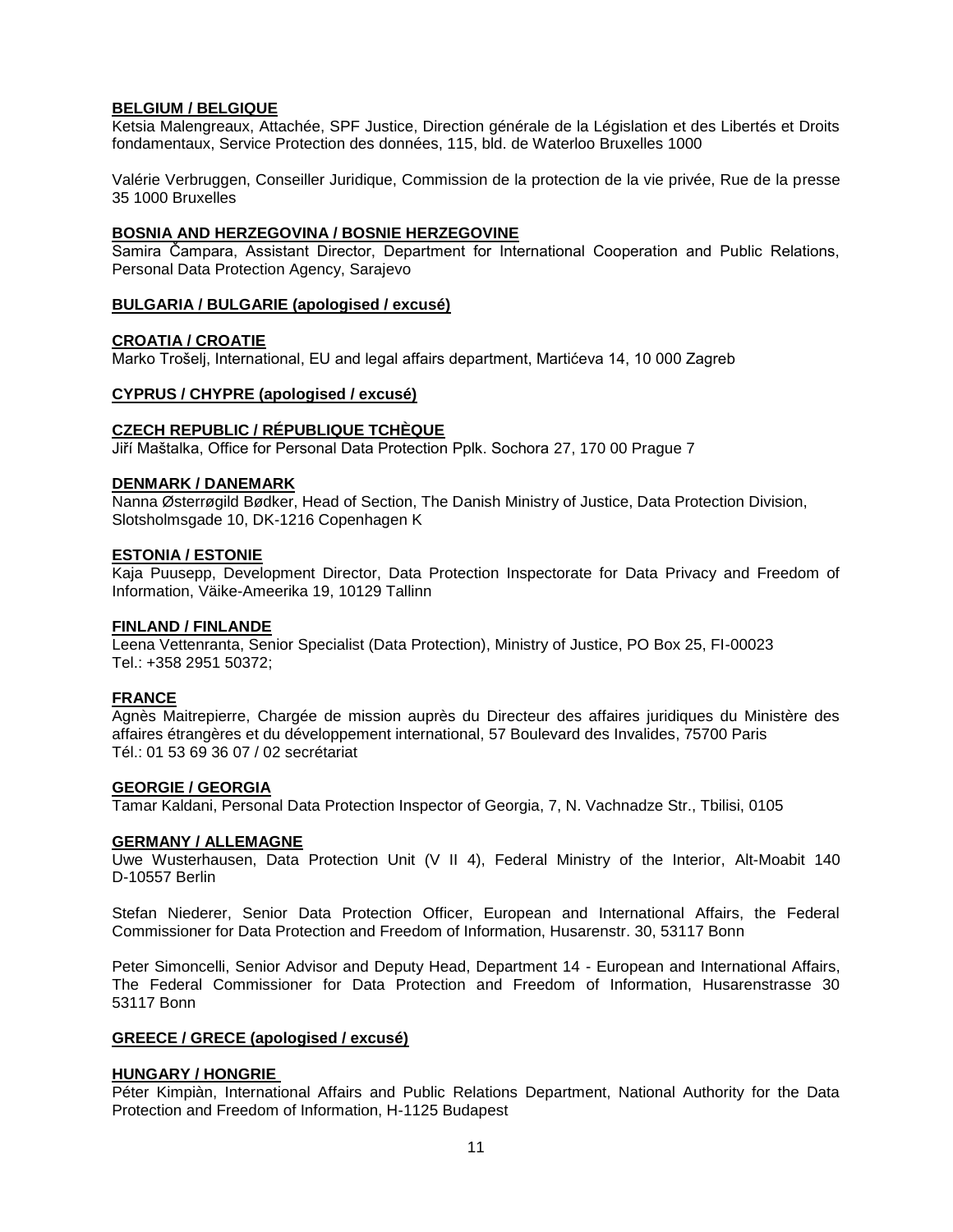# **ICELAND / ISLANDE (apologised / excusé)**

#### **IRELAND / IRLANDE**

Noreen Walsh, Civil Law Reform Division, Department of Justice and Equality, Bishop's Square Redmond's Hill, Dublin 2

#### **ITALY / ITALIE**

Pierucci Alessandra, (first vice-chair), Piazza di Monte Citorio 121, 00186 Rome

#### **LATVIA / LETTONIE (apologised / excusé)**

#### **LIECHTENSTEIN**

Philipp Mittelberger, Data Protection Office, Haus Wille, Kirchstrasse 8, 9490 Vaduz

#### **LITHUANIA / LITUANIE**

Rita Vaitkevičienė, Deputy Director, State Data Protection Inspectorate, A. Juozapavičiaus str. 6, Slucko str. 2, 09310 Vilnius

#### **LUXEMBOURG**

Gérard Lommel, Commissaire du gouvernement à la protection des données, Ministère d'Etat, Bâtiment Zurich, 3 boulevard Roosevelt, L-2450 Luxembourg

#### **MALTA / MALTE**

Ingrid Camilleri B.A., LL.D., Head – Legal, Office of the Information and Data Protection Commissioner, Airways House, Second Floor, High Street, Sliema SLM 1549

#### **MONACO (apologised / excusé)**

#### **MONTENEGRO**

Zora Čizmović, Head of the Section for Protection of Personal Information and Free Access to Information, Ministry of Interior of Montenegro, Bulevar Svetog Petra Cetinjskog 42, 81000 Podgorica

Marija Lazarević, Translator/ Interpreter

#### **NETHERLANDS / PAYS-BAS**

Heleen L. Janssen, Senior legal adviser, Ministry of the Interior and Kingdom Relations, Department of Constitutional Affairs and Legislation, PO box 20011, 2500 EA Den Haag

#### **NORWAY / NORVEGE**

Øyvind Molven, Advisor, Ministry of Justice, Oslo

#### **POLAND / POLOGNE**

Urszula Góral, Director of the Social Education and International Cooperation Department, Bureau of the Inspector General for Personal Data Protection, ul. Stawki 2, 00-193 Warszawa

#### **PORTUGAL**

João Pedro Cabral, Legal Adviser, Directorate General of Justice Policy, Ministry of Justice, Avenida D. João II, n.º1.08.01 E, Torre H, Pisos 2/3, 1990-097 Lisboa

#### **REPUBLIC OF MOLDOVA / REPUBLIQUE DE MOLDOVA**

Nicolae Lungu, Head of the Legal Affairs Division and Public Relation for the National Center for the Data Protection, MD-2012 Chişinău

#### **ROMANIA / ROUMANIE**

Alexandru George Grigore, Department of international Affairs, The National Authority for the Supervision of Personal Data Processing, Bucarest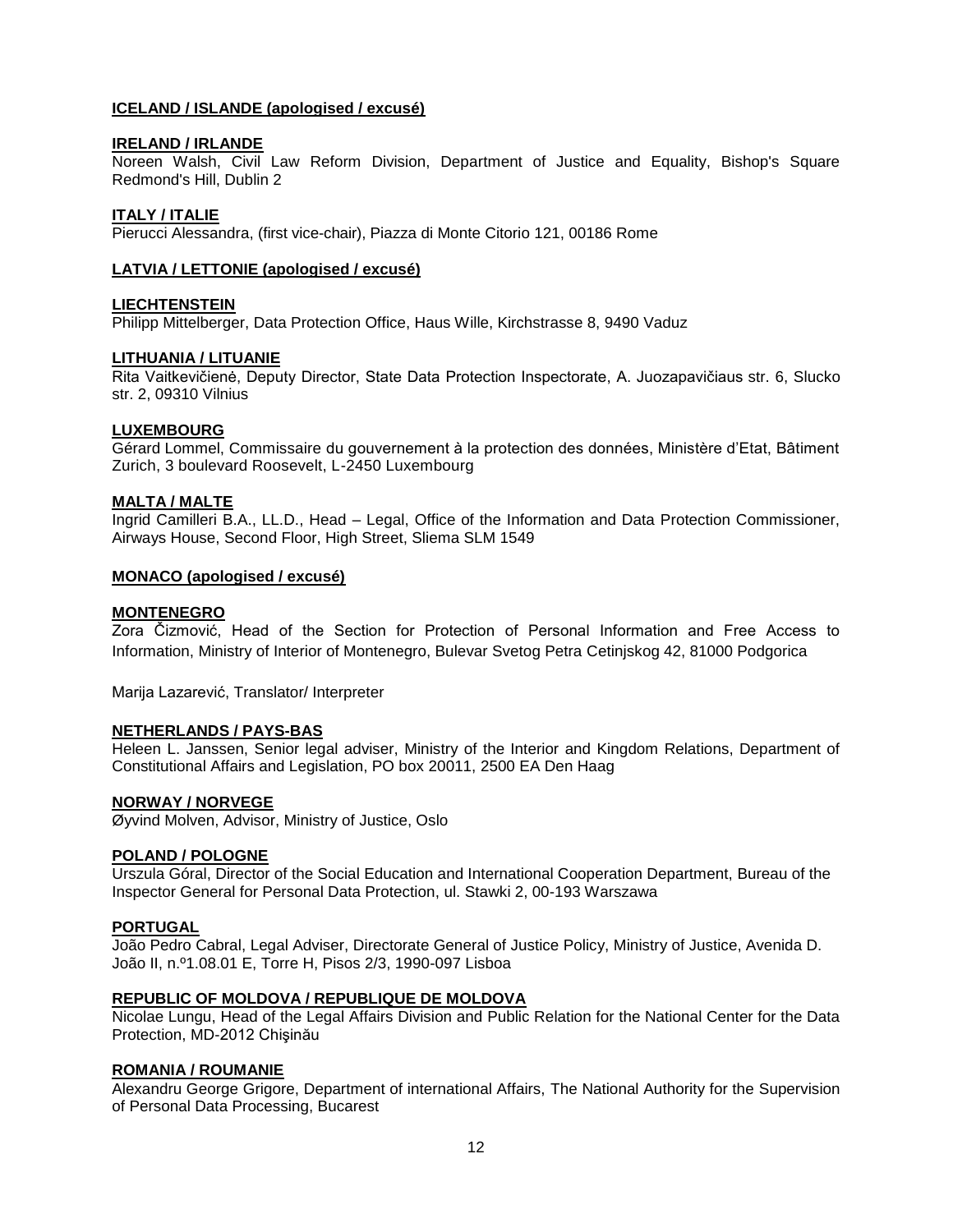# **RUSSIAN FEDERATION / [FÉDÉRATION DE RUSSIE](http://home.coe.int/t/protocol/missdipl_en.asp#Russian_Federation_/_Fédération_de_Russie#Russian_Federation_/_Fédération_de_Russie) (apologised / excusé)**

#### **SERBIA/SERBIE**

Nevena Ružić, (second vice-chair), Head of Office, Commissioner for Information of Public Importance and Personal Data Protection, 42 Svetozata Markovica, 11 000 Belgrade

#### **SLOVAK REPUBLIC / RÉPUBLIQUE SLOVAQUE**

Miroslava Benedikova, Permanent Representation of the Slovak Republic to the European Union, **Brussels** 

#### **SLOVENIA / SLOVENIE**

Jelena Burnic, State Supervisor for Personal Data Protection, Information Commissioner of the Republic of Slovenia, Zaloska 59, SI-1000, Ljubljana

#### **SPAIN / ESPAGNE (apologised / excusé)**

#### **SWEDEN / SUEDE**

Manne Heimer, Legal expert, Constitution Unit, Ministry of Justice, Regeringskansliet, 103 33 Stockholm

#### **SWITZERLAND / SUISSE**

Jean-Philippe Walter, [Chair of the T-PD], Préposé fédéral suppléant, Préposé fédéral à la protection des données et à la transparence (PFPDT), Feldeggweg 1, 3003 Berne

# **"THE FORMER YUGOSLAV REPUBLIC OF MACEDONIA" / « L'EX-RÉPUBLIQUE YOUGOSLAVE DE MACÉDOINE » (apologised / excusé)**

#### **UKRAINE**

Olena Smirnova, Deputy Head of the Secretariat of the Ukrainian Parliament Commissioner for Human Rights, Kiev

#### **UNITED KINGDOM / ROYAUME-UNI**

Laura Smythe, EU and International Data Protection Policy, 4th floor, 100 Parliament street, London, SWIA 2 BQ

# **URUGUAY**

Laura Nahabetián Brunet, Data Protection Unit, Citizens Rights Manager at E-government Agency Andes Nº 1365

# **OBSERVERS / OBSERVATEURS**

# **TURKEY / TURQUIE**

Abdullah Ömeroğlu, Rapporteur Judge, Mustafa Kemal Mah. 2151. Cad., No: 34/A 06520, Söğütözü-Ankara

Mehmet Fatih Doğan, Judicial expert, Adalet Bakanlığı Ek Binası, Milli Müdafaa Caddesi, 9. Kat, N° 913, Bakanlıklar, Ankara

# **ASSOCIATION EUROPEENNE POUR LA DEFENSE DES DROITS DE L'HOMME / EUROPEAN ASSOCIATION FOR THE DEFENSE OF HUMAN RIGHTS (AEDH)**

Marise Artiguelong, Déléguée, AEDH, Rue de la Caserne 33 – 1000 Brussels, Belgium

# **COUNCIL OF EUROPE DATA PROTECTION COMMISSIONER / COMMISSAIRE A LA PROTECTION DES DONNEES DU CONSEIL DE L'EUROPE**

Eva Souhrada-Kirchmayer, Council of Europe, Strasbourg, France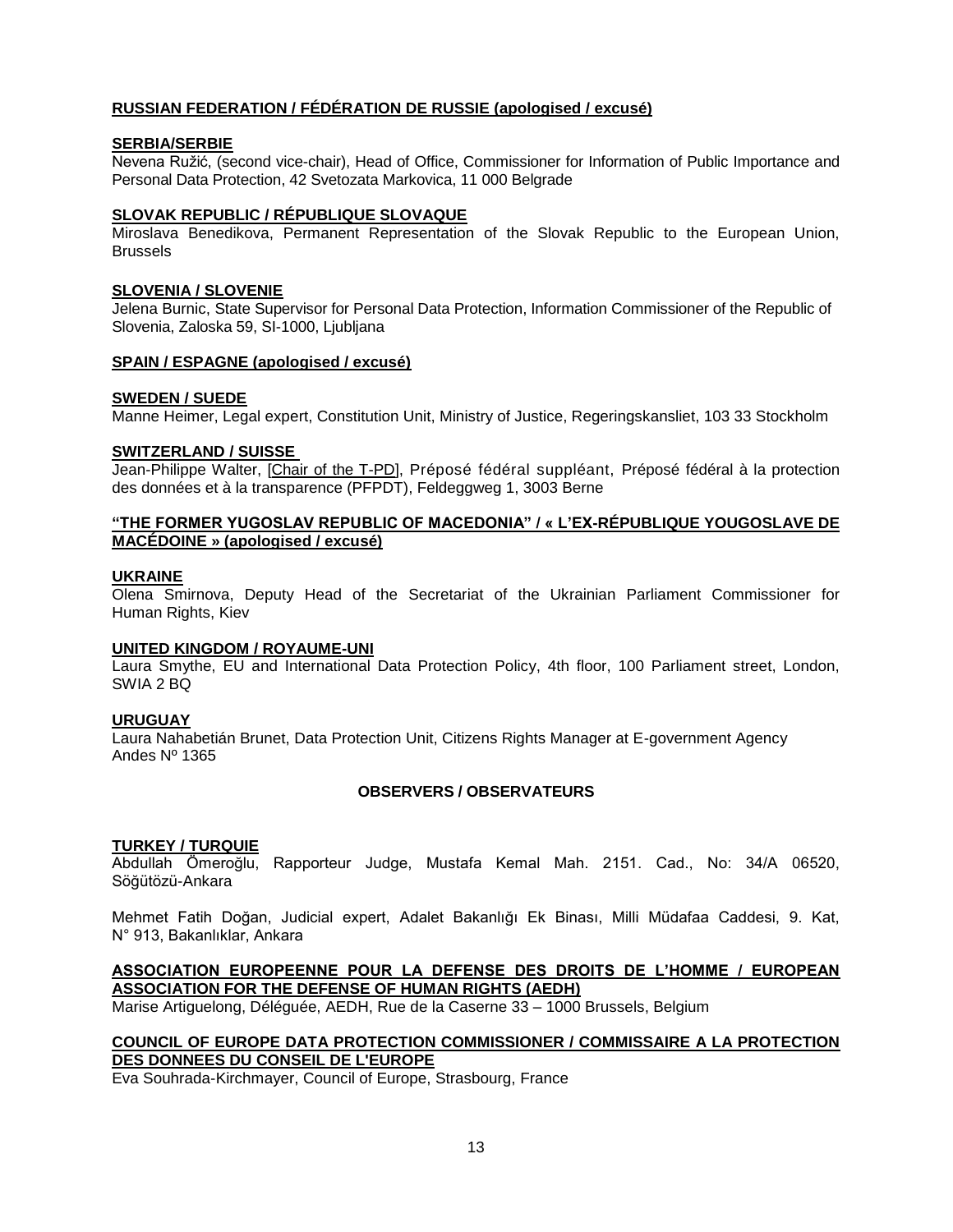# **EUROPEAN COMMISSION / COMMISSION EUROPEENNE**

Lukasz Rozanski, European Commission, DG Internal Market and Services Formulation and enforcement of public procurement law II.

Paulo Silva, Directorate C: fundamental rights and Union citizenship, Unit C3 Data Protection, Brussels

#### **EUROPEAN PARLIAMENT / PARLEMENT EUROPEEN**

Ralf Bendrath, Senior Policy Adviser to Jan Philipp Albrecht MEP, European Parliament, ASP 05 F 341, Rue Wiertz 60, B-1047 Brussels

Anže Erbežnik, Administrator, Secretariat, Committee on Civil Liberties, Justice and Home Affairs European Parliament, Brussels, Belgium

# **EUROPEAN COMMITTEE ON LEGAL CO-OPERATION / COMITÉ EUROPÉEN DE COOPÉRATION JURIDIQUE (CDCJ)**

Seamus Carroll, Principal Officer, Civil Law Reform Division, Department of Justice and Equality, Bishop's Square, Redmond's Hill, Dublin 2

# **IBERO-AMERICAN DATA PROTECTION NETWORK / RESEAU IBERO-AMERICAIN DE PROTECTION DES DONNEES (RIPD)**

Joaquín González Casanova, Directeur General des Affaires Internationales de l'institut National de Transparence, d'accès à l'information et protection des données du Mexique (INAI)

# **INTERNATIONAL CHAMBER OF COMMERCE (ICC) / CHAMBRE INTERNATIONALE DU COMMERCE (CIC)**

Jacques Beglinger, Attorney-at-law, D.E.S.S., Member of the Executive Committee, Swiss Holdings, Federation of Industrial and Service Groups in Switzerland – Bern

# **INTERNATIONAL COMMITTEE OF THE RED CROSS (ICRC) / COMITÉ INTERNATIONAL DE LA CROIX-ROUGE (CICR)**

Massimo Marelli, Head of Data Protection Office, ICRC Geneva

# **MEXICO / MEXIQUE**

Joaquín González Casanova, Directeur General des Affaires Internationales de l'institut National de Transparence, d'accès à l'information et protection des données du Mexique (INAI)

Santiago Oñate Laborde, Observateur Permanent du Mexique, auprès du Conseil de l'Europe.

#### **PRIVACY INTERNATIONAL**

Tomaso Falchetta, Legal officer

# **OTHER PARTICIPANTS / AUTRES PARTICIPANTS**

#### **MOROCCO / MAROC**

Mohammed El Khamlichi, CNDP, Imm. Les patios, bd Annakhil, 3e étage, Hay Riad Rabat

# **EXPERTS SCIENTIFIQUES / SCIENTIFIC EXPERTS**

David Allen, Head of the UK International Crime Bureau, Intelligence & Operations Directorate, National Crime Agency, United Kingdom

Evelien van Beek, Independent consultant, The Netherlands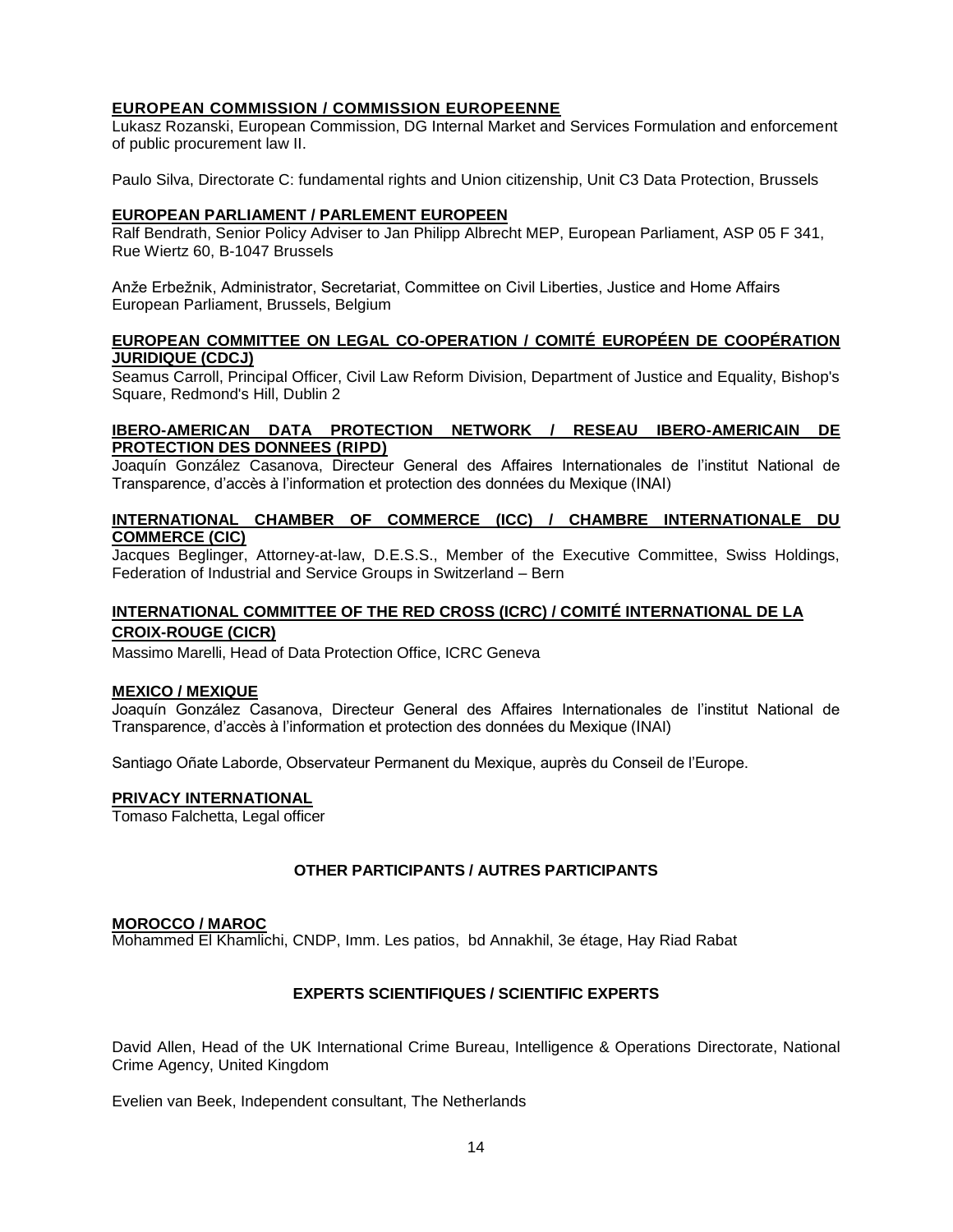Jeanne Bossi-Malafosse, Avocat à la Cour – Counsel, DLA Piper France LLP, 27 rue Laffitte, 75009 Paris

Bertil Cottier, Faculty of Communication Sciences, University of Lugano, CH-6904 Lugano, Switzerland

Claire Gayrel, Researcher at CRIDS (Research Center on Information, Law and Society), University of Namur (FUNDP), Rempart de la Vierge 5, B-5000 Namur, Belgium

Marie Georges, Consultante, Paris, France

Dariusz Kloza, LL.M., Research Group on Law, Science, Technology & Society (LSTS), Vrije Universiteit Brussel (VUB), Faculty of Law and Criminology, Room 4B306, Pleinlaan 2, 1050 Elsene, Brussels, Belgium

Alessandro Mantelero, Tenured Aggregate Professor at Politecnico di Torino, Italy

Cécile de Terwangne, Professeur à la Faculté de Droit, Directrice de recherche au CRIDS (Centre de Recherches Informatique, Droit et Société), Facultés Universitaires Notre-Dame de la Paix (FUNDP) Rempart de la Vierge n°5, 5B-5000 Namur, Belgique

# **INVITED GUESTS / INVITES**

Filippo Noseda, Partner, Joint Head of Department (Wealth Planning & Tax) London, Wealth Planning & Tax, Withers LLP, 16 Old Bailey, London EC4M 7EG

Michael Rutili

# **COUNCIL OF EUROPE BODIES / ORGANES DU CONSEIL DE L'EUROPE**

#### **Directorate General Human Rights and Rule of Law / Direction générale Droits de l'Homme et Etat de Droit**

**Directorate of Information Society and Action against Crime / Direction de la société de l'information et de la lutte contre la criminalité** Jan Kleijssen, Director / Directeur

**[Central Division / Division Centrale](https://cs.coe.int/_layouts/orgchart/orgchart.aspx?lcid=1033&key=756&NameSimple=PASTOR&open=true)** Pastor Sergiu,

**Bioethics / Bioéthique** Laurence Lwoff, Secretary of DH-BIO / Secrétaire du DH-BIO

Katrin Uerpmann, Administrator / Administratrice

# **SECRETARIAT**

**Information Society Department / Service de la société de l'information** Patrick Penninckx, Head/Chef de service

**Data Protection Unit / Unité de la protection des données** Sophie Kwasny, Secretary of the T-PD / Secrétaire du T-PD